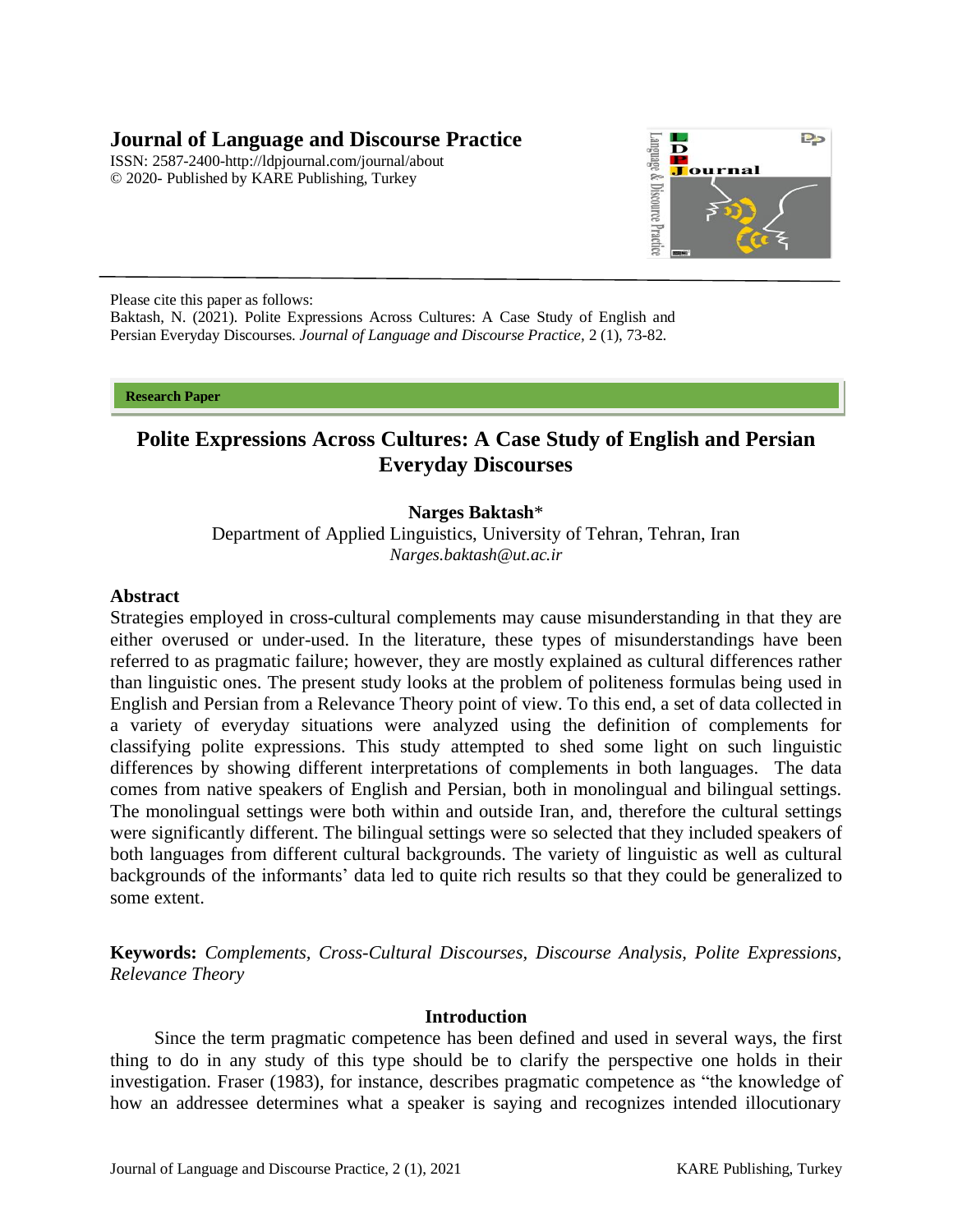force conveyed through subtle attitudes" (p.30). Without this knowledge, there are cases where interlocutors cannot understand each other, and, therefore failure in communication occurs. In line with this very general definition, one important aspect of pragmatic competence is politeness which according to Mills (2003, p.6) is "the expression of the speakers' intention to mitigate face threats carried by certain face-threatening acts toward another".

Brown and Levinson 1987, seem to adopt this view when they say that o maximize the possibility of gain in requests without damaging the relationship with the hearer, and minimize pragmatic failure people use politeness strategies. These strategies are communication strategies used to change the hearer (H) as much as possible to achieve the speaker's (S) goal and also maintain the relationship between S and H or make a good impression if H is a stranger. In most cases, if people use an appropriate level of politeness, they would not damage the relationship much in making requests (Brown and Levinson, 1987).

Socioculturally, Persians are indirect and more modest, sometimes even ambiguous, in their social interactions. They seem to tend to leave the complements vague, usually avoid assertive statements, and use obscure and lengthy expressions in their discourses. This vagueness and obscurity, along with the lengthy discourses they produce, often leads to misunderstandings in cross-cultural communication. While, the English interactional functions demonstrate the intricate orientation around the particulars of the talk context (Gomez, 2006).

Some studies showed that the shift of perspective towards studying English as a lingua franca suggests that the very notion of pragmatic failure may need to be redefined to take account of increasing diversity in language use in the world today, and some much more heterogeneous methods of analysis and evaluation need to be developed (Chen & Li, 2015; Kaur, 2011; MaízArévalo, 2014). Therefore, the concept of 'trans-local pragmatics' (Verzella & Mara, 2015) has been proposed as a useful starting point for examining the issue.

The polite formulas used to show the utmost respect for the addressee when requesting focus on the person's pride and honor by exaggerating the use of bombastic titles. This was much more common in the past and is diminishing since social media propagate a different style of language, especially among the younger generation who are less observant of the clichés in communication. In chatting, for instance, no formal greetings and farewell expressions are used even when getting in touch with seniors. Some differences between Persian culture and Western culture, in general, could clarify the point a little further here.

A very significant aspect of the three levels of formality in Persian interactions is the observation of the H's *Shakhsiat* (pride) and *Ehteram* (honor) in making requests. That is, for each level the Speaker will use the appropriate formulaic request which fits the Hearer's *Shakhsiat* and *Ehteram*, in terms of age, social status, distance, kinship, etc.

The key point in selecting the best polite expression is relevance, that is, whether the situation is fit for using a specific polite expression or not. However, the recognition of relevance or irrelevancy of an expression would very much be a matter of cultural choice, rather than linguistic appropriateness. The basis of what Himes (198?) referred to as communicative competence, was the recognition of the appropriateness of language in use. This was previously recognized in Wilson and Sperber, (1993) as Relevance theory:

Relevance Theory (RT) adopted Grice's general views that communication involves inference and that communicated meaning can be explained in terms of the speaker's intentions, but vastly redefined the role of inference and the status of principles governing inferential processes. This was necessitated by the change of perspective: although Relevance Theory continues the philosophical-linguistic tradition inspired by Grice, it is committed to the scientific rigor of cognitive science at the same time.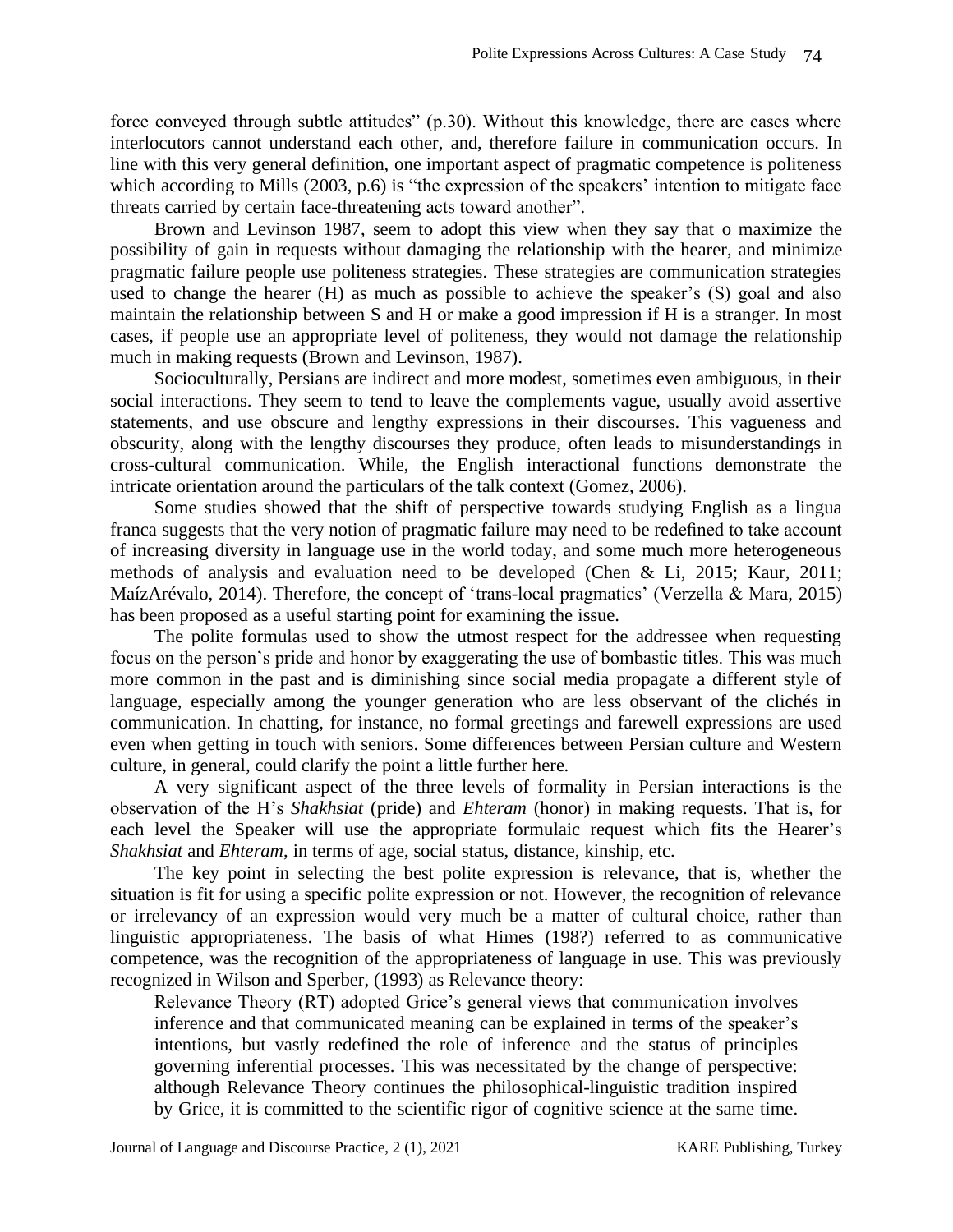The latter means that information processing by the human mind in real-time has to be treated as a crucial factor in constructing the theory. Therefore, it has to be taken into account that inference is spontaneously and instantaneously performed on linguistic material, that the principle governing inferential processes has to be cognitive (rather than based on philosophy or rules of social conduct), and that the evolutionary advantage of the communication the mode employed by humans over alternative models has to be explained too (Walaszewska and Piskorska 2017, PP. 2- 3).

In the present study, therefore, the polite expressions used in everyday discourses of the two languages, Persian and English, will be considered in terms of their relevance to the situation they are used, not solely their linguistic or even social appropriateness. This is what makes the study different from the previous attempts at politeness strategies investigated.

### **Literature Review**

Today, there are established literature in communication studies and the researchers attached great importance to the discourse analysis and have discussed the broader significance of politeness in everyday communications.

Thomas (1983) makes a distinction between paralinguistic failure and socio-pragmatic failure as two major causes of cross-cultural misunderstandings. Paralinguistic failure for Thomas refers to a misunderstanding of the intended illocutionary or pragmatic force of an utterance, while socio-pragmatic failure can be accounted for by inadequate knowledge of relevant cultural and social values and may occur when a speaker selects an inappropriate linguistic strategy to express a speech act in a particular context.

As an important part of human language, Rao (2017) explained that the development of polite expressions is essentially an equivalent symbol of human cultural progress. Considering that different languages generally bear different ethnic cultures, then, corresponding differences and polite expressions will express the thought or emotion in cross-cultural communication. Correct understanding in communication is based on understanding the cultural background, then, according to the pragmatic principles, the exclusion of cross-cultural communication barriers may lead to a better understanding of the other side.

There are several proposed theories of politeness such as Fraser (1990), Leech (1983), and Brown and Levinson's model (1978) that were revisited in 1987. Brown and Levinson tried to study how people used language in the service of 'face management' that comes in two varieties: positive face, or the person's need to be well thought of; and negative face, or the person's dislike for being imposed on by others. Thus, there appears that people incorporate into the structure of an utterance positive and negative politeness strategies to diminish these potential threats.

Politeness in making a request is a communication strategy that the speaker uses to achieve his/her goals while maintaining a good relationship between him/herself and the hearer. The speaker chooses the level of politeness based on the size of the request to reduce the imposition of it. There are three conditions to choose pragmatically correct expressions in requests in communication for most languages: a) Social Distance: the more distant the interlocutor, the higher the degree of imposition, and the more formal the politeness expression! b) Degree of Imposition: the greater the degree of the request, the politer should the language be! c) Degree of Necessity: the higher the degree of necessity, the higher the degree of politeness formula!

There are sociolinguistic rules for polite acceptance of requests or their refusals, which differ cross-culturally. Refusing a request in Persian culture, for instance, is very different from the same act in American culture as requests do not impose great moral or religious obligations on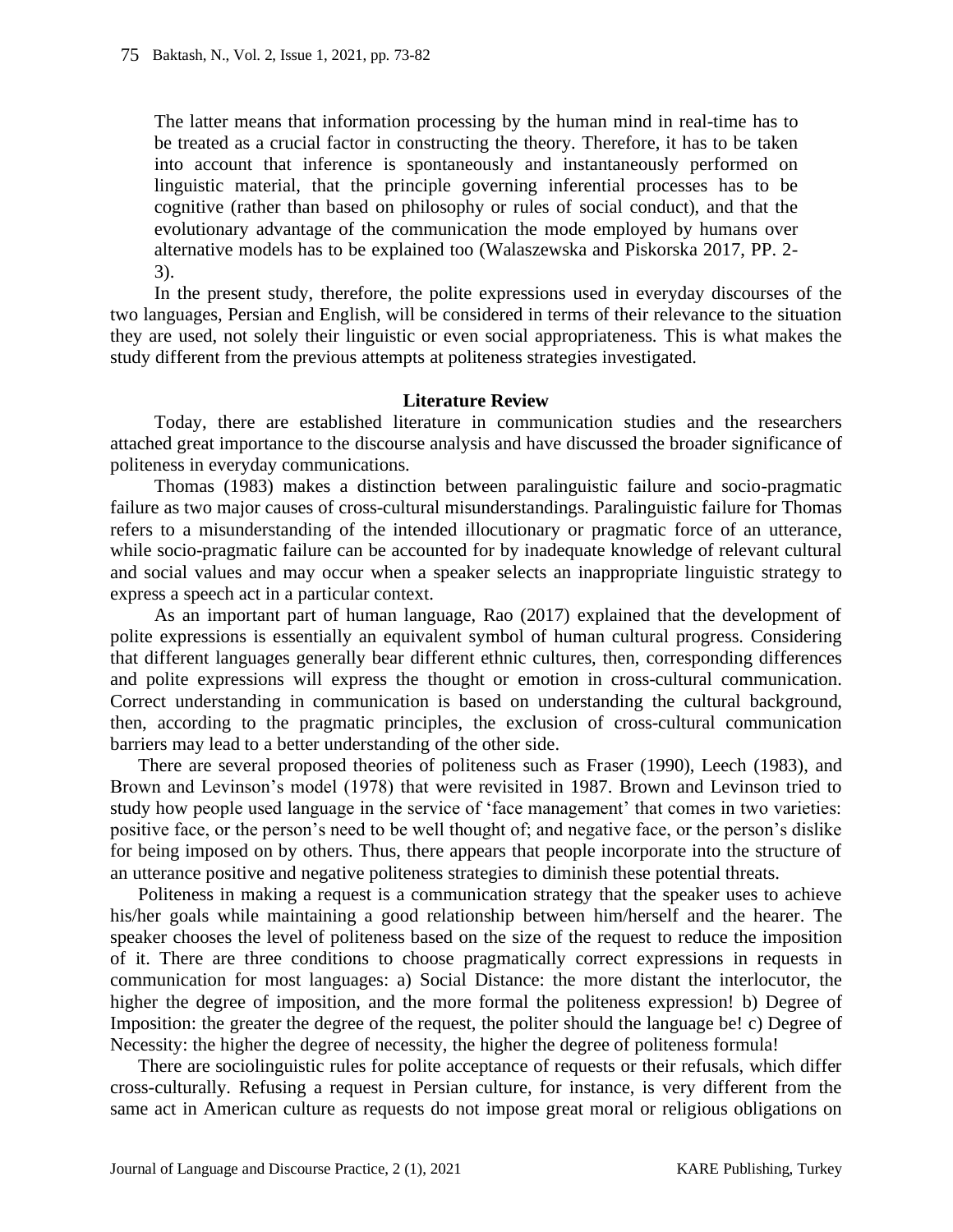the H in American culture, while in Persian culture they do. Lakoff (1975) sees linguistic features as politeness devices, for instance in rising intonation or tag questions. In Persian, the issue of preserving a positive face is so strong that sometimes one may sacrifice one's life to achieve it. This is referred to as ABEROO, which is the face in the best image of it. So, losing face is the same as ABEROO BAKHTAN in Persian. If one fails in pragmatic competence, he will feel as having lost his face.

### **Consciousness of Social Relationships**

An important aspect of Iranian (Persian) culture is a highly refined consciousness of social relationships. This strong sense of hierarchy, rank, and position is present at all times, and language is used to establish and reinforce the relationship between speakers.

### **Three Levels of Formality in Persian**

A very significant aspect of the three levels of formality in Persian interactions is the observation of the H's *Shakhsiat* (pride) and *Ehteram* (honor) in making requests. That is, for each level the S will use the appropriate formulaic request which fits the H's *Shakhsiat* and *Ethereum*, in terms of age, social status, distance, kinship, etc.

## **Common Clichés Used in The Requests**

The following are the most common clichés used in the requests in interactions in Persian. The clichés are transliterated so that there will be fewer problems with the pronunciation

## **Neutral Clichés**

A passerby of not very specific age or social group of the same sex asks somebody on the street the time: Bebakhshid (pardon me) Saat Chande (What time is it)?

This is the most neutral cliché and does not impose any obligation on the Hearer. The degree of imposition here is reduced in both the request and the reaction

## **Intersexual Polite Clichés in Requests**

A stranger of the opposite sex is usually extremely polite in making requests. This, seemingly, is true in most cultures, the reason is to avoid the possible misunderstandings of intimate feelings. In Persian culture, this is much more complicated because of cultural as well as religious considerations which impose obligations on the Speaker and Hearer respectively. A girl asking a boy to do something for her has to be on the lookout because this may be interpreted as her attempt to attract his attention. Therefore, the type of cliché she will use in this respect will be quite formal and as polite as possible. A case is when a girl asks her classmate, a boy of the same age, to lend her a book. She will use one of the following very formal but emotionally neutral expressions:

Aghaye X Lotfan Ketabetan Ra Be Man Amanat Bedahid.

Mr. X, please lend me your book.

The analysis by Gomez (2006) suggested that exploitation of politeness strategies in both British and American Englishes became a frame in which people's social roles were realized, and in which a distinctive construction of identity for each culture is displayed through discourse, by cultural relativistic ways. Then, face behaviors appeared to be associated with individuals' sensitivity and the projected images that each party wishes to have validated in the social interaction with the other.

Rao (2017) believed that since polite expressions are going to use more frequently in various countries then it is important to establish harmonious communication relationships to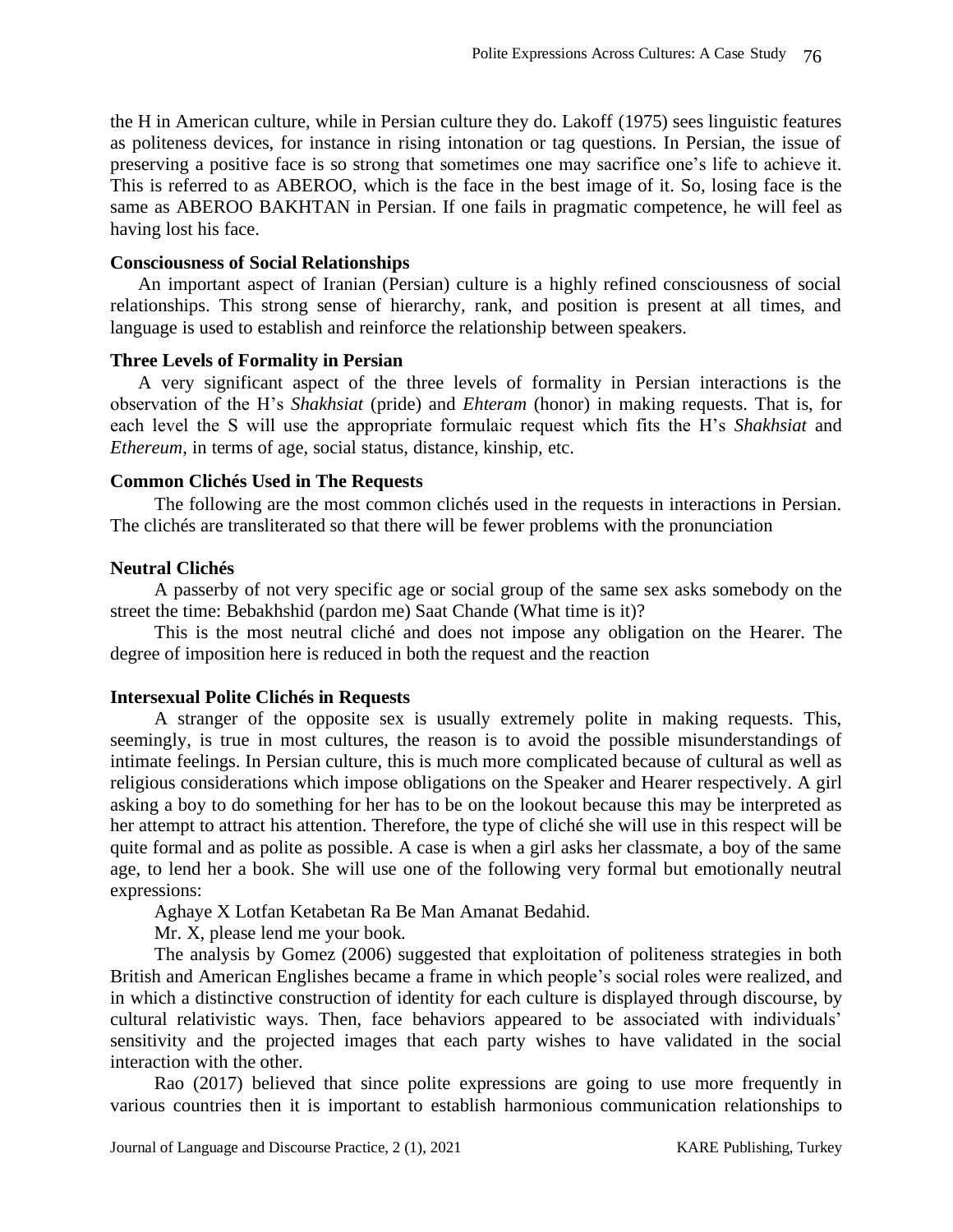define the cultural differences between polite expressions in the homeland and abroad. Therefore, understanding different politeness principles in different cultures can effectively promote cross-cultural communication, and will show the different views on the cognition and application of politeness due to cultural differences. For example, Rao (2017) found that Chinese and Americans generally respond very differently in some situations such as when they receive congratulations and praise, in expressing appreciation, to invitations, and in daily greetings.

Different research such as Ishihara and Cohen (2010), Kasper and Rose (2001), and Rose (2005) indicated that the development of pragmatic competence, whether pragma linguistic or sociopragmatic, can be facilitated by explicit instruction in which learners are not only exposed to contextualized input but also encouraged to become engaged in (meta)pragmatic analysis of the relevant phenomena. Therefore, attempting to teach linguistic politeness to L2 learners may raise the awareness of pragmatic norms in second language learning settings through an interactional approach.

Haugh and Chang (2015) examined in/politeness across cultures and interactional approaches to raising sociopragmatic awareness. They believed that the combination of raising pragma linguistic awareness about the interactional achievement with raising sociopragmatic awareness may provide the learners with the means to analyze differences between the politeness systems of their first and second languages, thereby allowing them to make more informed choices.

### **Statement of the Problem and Research Questions**

As shown in the brief review above, many studies have addressed the issue of politeness, both in English and Persian. However, not much has been done on finding the degree to which Persian and English users differ in terms of the three conditions (social distance, degree of imposition, degree of necessity) for selecting pragmatic expressions in requests. This study, therefore, puts forward the following research questions:

*Q1*. To what extent are the three conditions of social distance, degree of imposition, and degree of necessity different in politeness expressions in Persian and English?

*Q2.* Which of the three conditions of social distance, degree of imposition, and degree of necessity is/are more likely to be used similarly or differently by Persian and English users?

*Q3.* Which type of polite expressions are relevantly used in both English and Persian in requests?

#### **Methodology**

The study follows a corpus analysis type of design and is based on a comparative analysis of a body of complements comprised of 150 requests in each language, English, and Persian in total. The data was collected through native speakers' expressions in authentic contexts such as personal conversations, face-to-face interactions, personal chats on social media, and emails between teacher-students. The face-to-face conversations between the native/nonnative speakers are mostly based on the researcher's experience both inside and outside Iran in original contexts**.**  The data was collected purposefully, recorded in a period of one academic year (2019-2020), and analyzed consequently.

#### **Procedures**

In the contexts where there was an opportunity to engage in conversations requiring the use of requesting expressions, the researcher recorded the talks using a cell phone voice recorder. The recordings were later transcribed, and the appropriate cases were extracted to be analyzed. In the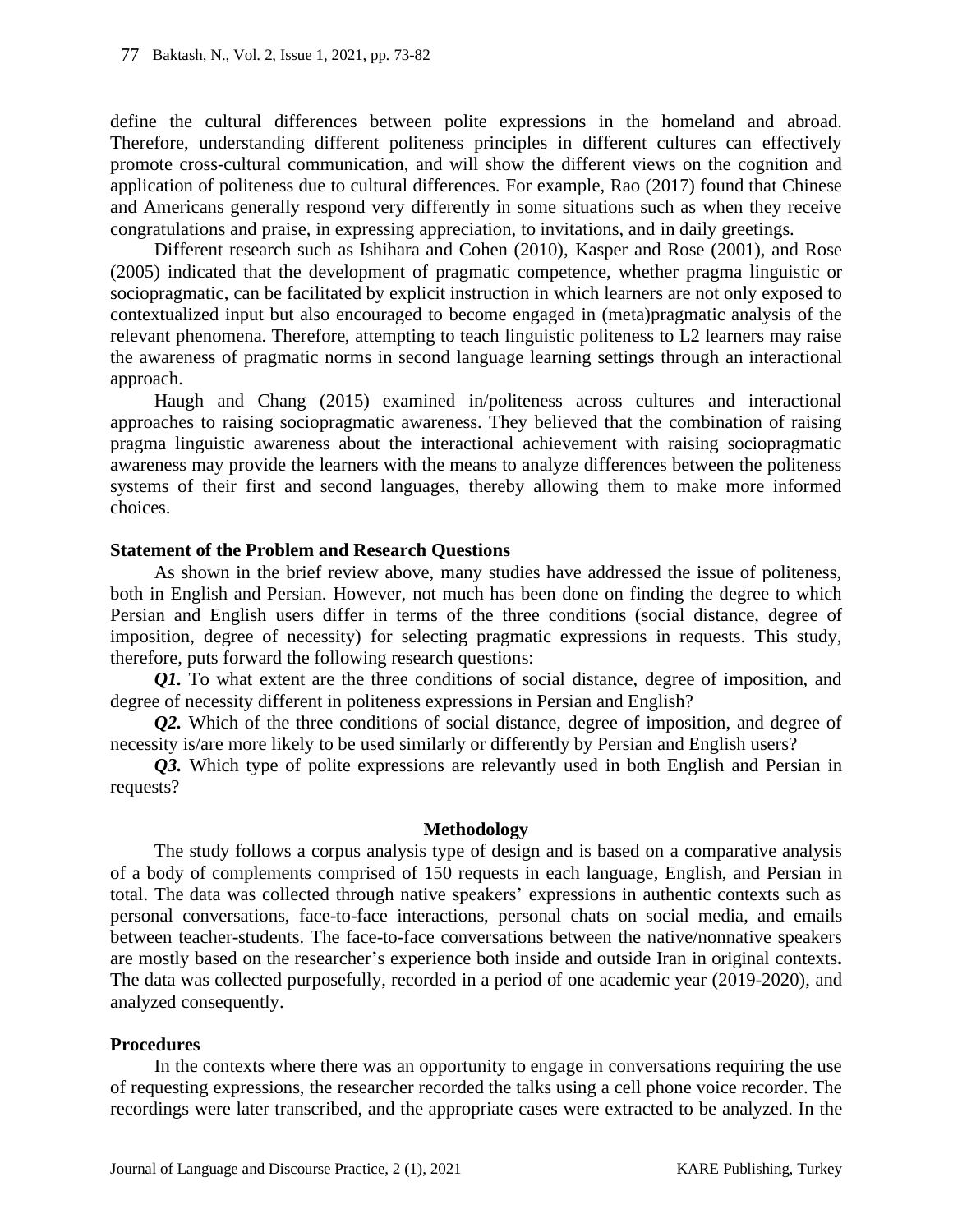context of using social media and emails, the written data were collected using the same criteria. The criteria for the selection of native and non-native reactions for analysis were a) level of formality, b) sociocultural appropriateness, and c) degree of imposition in the context.

#### **Politeness Strategies in Making Requests**

Both Iranian and native speakers of English came from different walks of life. They engaged in different interactions, mostly contexts for requests and face-saving situations. The following are some examples of the exchanges between native and non-native speakers:

1. Senior Iranian gentleman addressed by young Iranian fellow when asking for money: حاجی آقا، لطفا 500 تومن به کارتم بریزید. :man Young

2. Senior Iranian gentleman addressed by young Iranian fellow when asking for a large amount of money:

بابا جون، حاج آقا ، لطفا 5 ملیون برای ثبت نام دانشگاه واریز کنید. :man Young

The two requests, in Persian, are the same but not in terms of the degree of imposition which is higher in the second one. The first request started with the general expression of *Hajagha* used in Persian when addressing a gentleman older than the addresser. Now, the difference between the two exchanges in 1 and 2 above is the degree of imposition presupposed by the young man as the amount of money requested in 1 is not significant and therefore not much of an imposition while the amount in 2 is quite high. That is why in the second exchange the very intimate expression *Babajoun* is used to add the weight of complement and reduce imposition.

This type of polite expression might appear in the following cases too:

- 1. A young man offers to help a senior lady addressing her as:
- حاج خانم، مادرجان، اجازه بدید کمکتان کنم! 2. A young person offering to help a senior gentleman addresses him as: پدرجان، حاج آقا ، اجازه بدید کمکتان کنم!

In 3 and 4, the polite expressions solely reflect respect towards the seniority of the individuals addressed and obviously do not have the same meaning as in 1 and 2 because no imposition is presupposed here.

A stranger of the opposite sex is usually extremely polite in making requests. This, seemingly, is true in most cultures, the reason being to avoid the possible misunderstandings of intimate feelings. In Persian culture, this is much more complicated because of cultural as well as religious considerations which impose obligations on the S and H respectively. A girl asking a boy to do something for her has to be on the lookout because this may be interpreted as her attempt to attract his attention. Therefore, the type of cliché she will use in this respect will be quite formal and as polite as possible. A case is when a girl asks her classmate, a boy of the same age, to lend her a book. She will use one of the following very formal but emotionally neutral expressions:

## *aghaye X mishe lotfan ketabetan ra be man amanat bedahid? Mr. X, could you please lend me your book?*

In comparison with the native speakers of English who would simply ask for the book by the usual expression: *can I borrow your book?* The Persian expression is a request to ask somebody to do something for you, while in English it is a straightforward request for it. That is, while both expressions are focused on a single action, borrowing a book, the intersexual interaction demands a different way of putting it due to differences in cultural values! The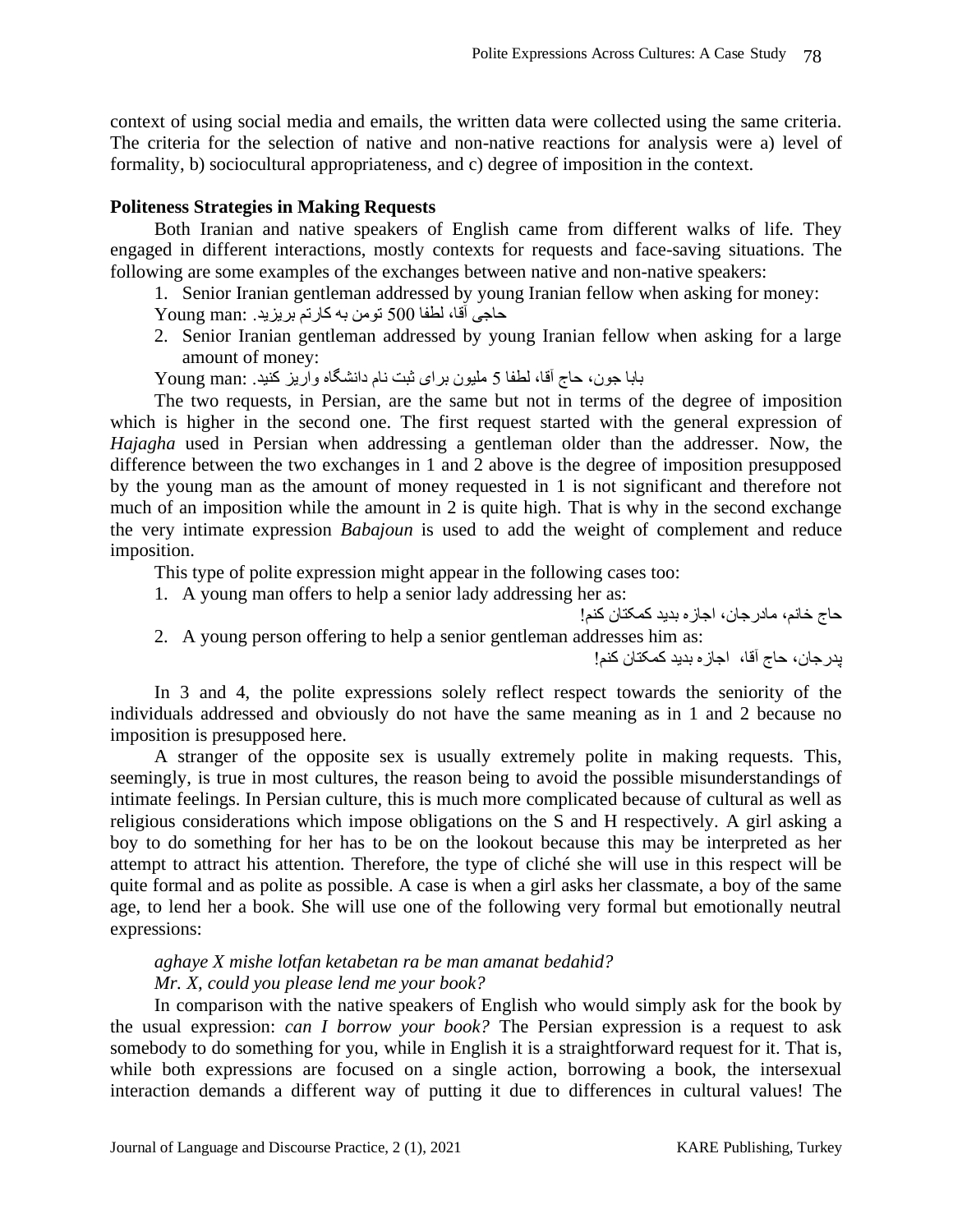imposition degree may be the same but because of cultural differences, polite formulas change to be relevant.

In requests made to superiors, the following polite expressions are more common in formal situations such as in written messages or invitations as well as official letters and legal documents. The clichés are commonly introduced at the beginning of the request, and some other complements are also added at the end. The more intimate or formal clichés are if used appropriately, the less the imposition force.

(Desire, I have in service your to be!)بل دارم در خدمت شما باشم (Request is!) (motamanni !است متمني (khahesh mikonam!) Please! (Politely I want) خواهش می کنم!(khahesh mikonam!)<br>احاز مدار م؟  $(permission do I have!)$  (ejaze daram!) (can I?) (mitoonam?) تونم؟ مي (possible is?) (mishe?) شه؟ مي (favor do!) (lotf reformated)!بفرمایید لطف (greatness do!) (bozorgi konid!)!کنید بزرگی (Favor do!) (marhamat farmaeed!) !فرمایید مرحمت (Request I have!) (taghaza daram!) !دارم تقاضا (Pardon sir!) (bebakhshid ghorban!) !قربان ببخشید (Request is!) (motamanni ast!) !!است متمني (Requesting is the applicant) (mostadaee ast!) ! !است مستدعي

Generally, in both English and Persian, the cultural context in which one uses the complement seems to be of utmost importance. This is particularly true about complements employed in requests, since the degree of cooperation does not much in Persian and English. In terms of force of imposition in the complements used in the two languages, the Persian clichés are stronger since in normal intimate requests the use of complements is not very much the norm, at least not in the everyday informal language.

### **Using Tag Questions in Refusals**

In Persian, using tag question is more often to soften refusals when the S expects H to do something which S considers easy but H finds inappropriate. For instance, S asks H to lend him a large amount of money without giving him a receipt or a check for it. H will use a cliché like the following:

Khodat Ham Boudi Inkar Ra Nemi Kardi, Mikardi? You wouldn't do this, would you?

## **Requests Made to Superiors**

In requests made to superiors, the following polite expressions are more common in formal situations such as in written messages or invitations as well as official letters and legal documents. The clichés are commonly introduced at the beginning of the request, and some other complements are also added at the end. The more intimate or formal clichés are if used appropriately, the less the imposition force.

(Desire, I have in service your to be!) ميل دارم در خدمت شما باشم! (request is!) (motamanni ast!)! است متمني want you (khahesh mikonam!) Please! (Politely I!کنام می کنم<br>احاز ه دار م؟ (permission do I have!) (ejaze daram!)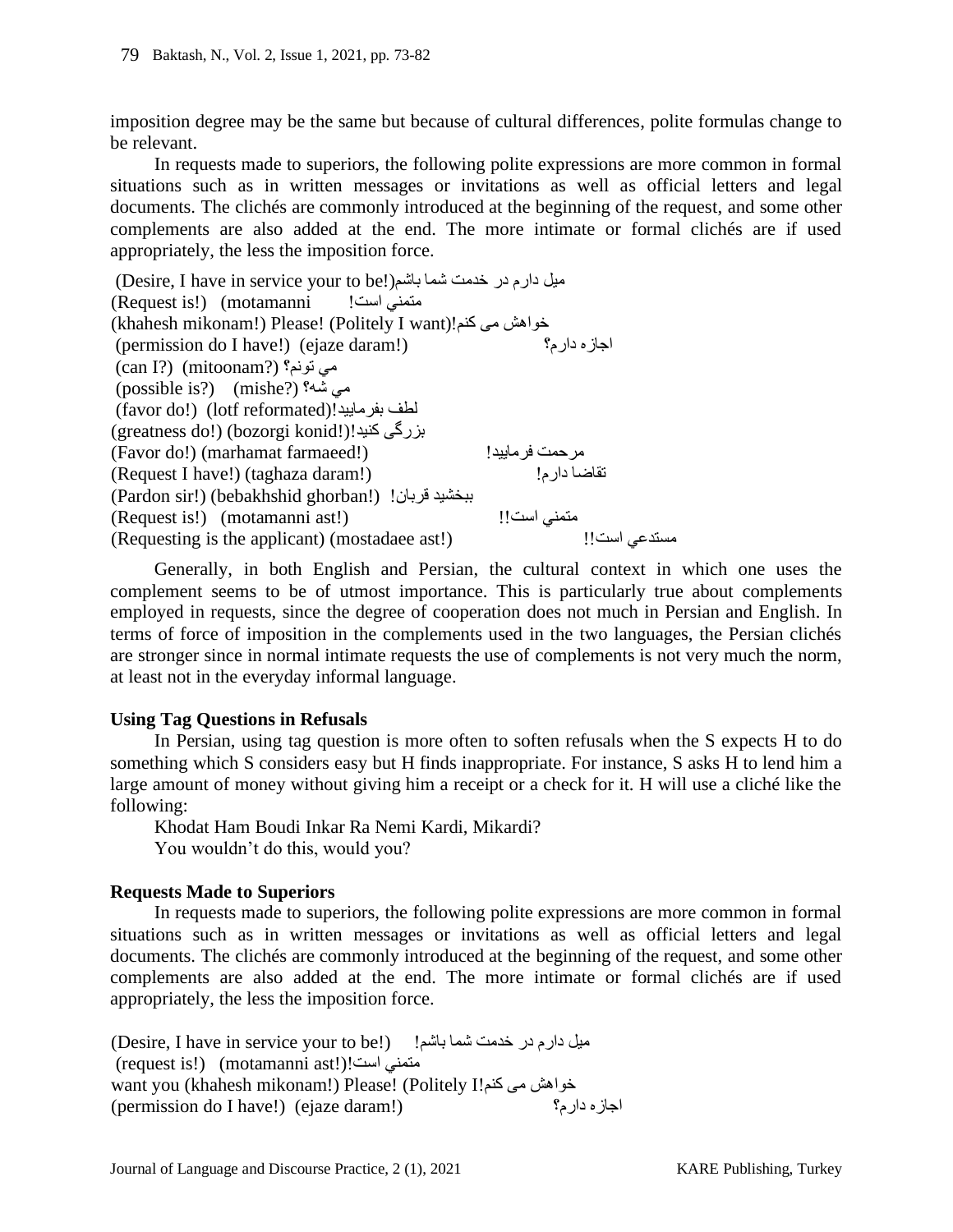| $(\text{can I?)}$ (mitoonam?)                              | مي تونم؟         |
|------------------------------------------------------------|------------------|
| (possible is?) (mishe?)                                    | می شه؟           |
| (Favor do!) (lotf befarmaeed)                              | لطف بفر ماييد!   |
| بزرگی کنید!(!greatness do!) (bozorgi konid)                |                  |
| (Favor do!) (marhamat farmaeed!)                           | مر حمت فر ماييد! |
| (Request I have!) (taghaza daram!)                         | تقاضا دارم!      |
| (Pardon sir!) (bebakhshid ghorban!)                        | ببخشيد قربان!    |
| (Request is!) (motamanni ast!)                             | متمنى است!       |
| (Requesting is the applicant) (mostadaee ast!)! مستدعى است |                  |

#### **Clichés Preceding Requests**

The above-mentioned clichés are usually preceded by one of the following forms of address, as appropriate, in informal requests made either orally or in writing.

| (pilgrim Lady!) (haj khanom!)       | حاج خانم! |
|-------------------------------------|-----------|
| حاج آقا! (!pilgrim Sir) (haj agha)) |           |
| (brother!) (baradar!) !برادر!       |           |
| (sister!) (khahar!)                 | خواهر !   |
| (father dear!) (pedarjan!)          | يدر جان!  |
| (mother dear!) (madarian!)          | مادر جان! |

In the comparisons made with regards to the English native speakers, the following situations and clichés were detected in everyday discourses of English users in the UK, USA, Canada, and some other countries where English is used as their first language.

#### **Politeness Strategies in Making Requests**

While in making requests in Persian the gender differences are significant and depend on the degree of familiarity between them, in English this is not as significant and could be treated as equal in that the degree of imposition is what makes the difference, not gender.

For instance, a young male asking a young female for a favor will use any of the following politeness strategies:

Hi! Can I borrow your book for tonight?

Hi Susan. Do you need your book tonight?

Hey Sue. I need your book tonight.

In these examples, no gender difference is observed in terms of the speaker's use of the politeness formula. What is important is the degree of imposition in the request

#### **Results and Discussion**

The use of polite expressions in Persian is mostly less positive in comparison with those of English since Persian speakers often violate the manner principle in their complements to avoid assertive statements. The reason for this is that Persian speakers tend to use the modesty maxim. Persian complements often seem to be more indirect, lengthy, ambiguous, and obscure than English ones.

In general, in both English and Persian, the cultural context in which one uses the complement seems to be of utmost importance. This is particularly true about complements employed in requests since the degree of cooperation does not much in Persian and English.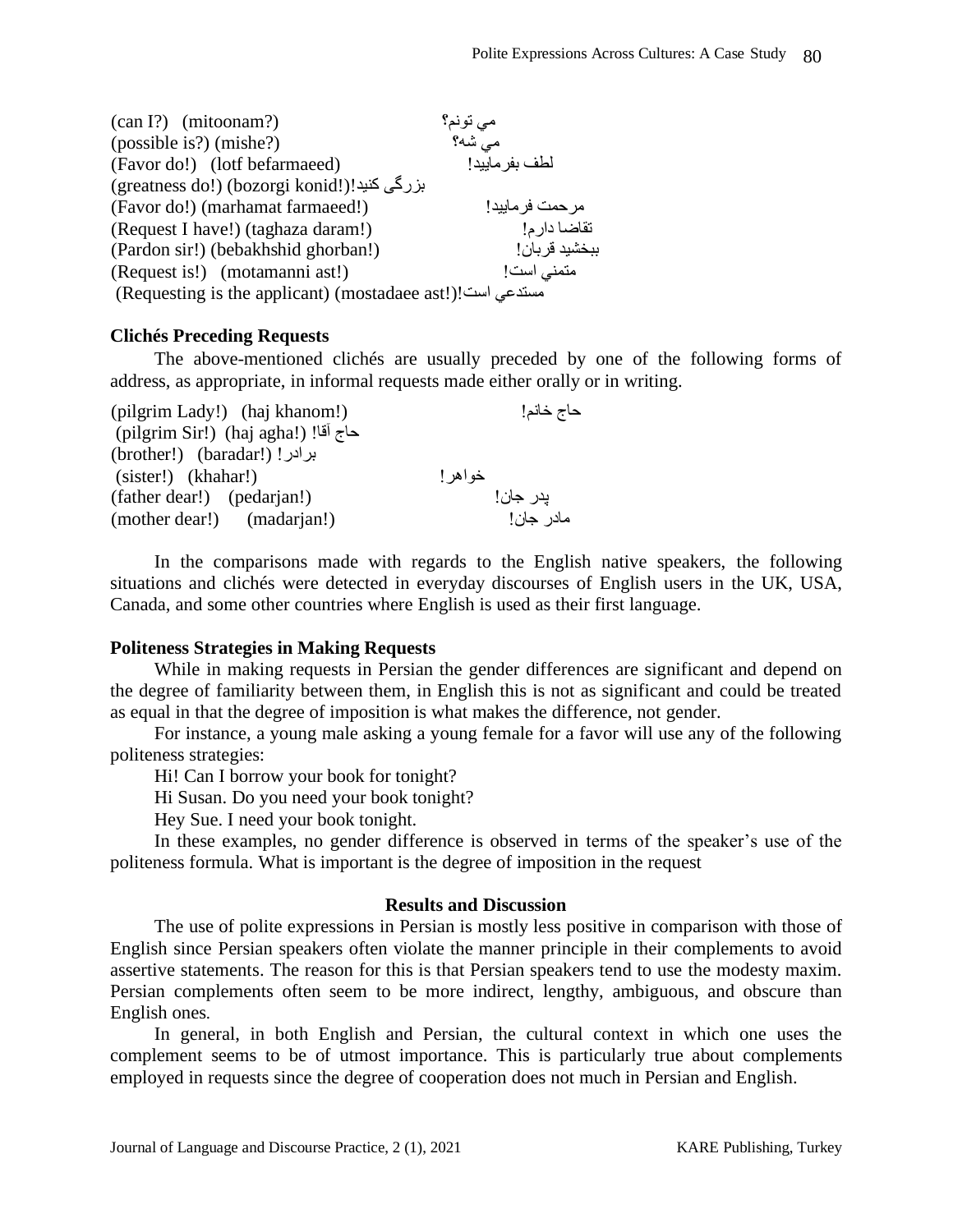In terms of force of imposition in the complements used in the two languages, the Persian clichés are stronger since in normal intimate requests the use of complements is not very much the norm, at least not in the everyday informal language. The data analyzed above shows that in most cases the type of complements Persian speakers use when dealing with a native speaker of their tongue produce the desired results while in cross-cultural complements, specifically with speakers of English, they seem to be overusing such clichés, to the extent that they backfire as sounding fishy and dishonest. In contrast, English speakers who stick to their own patterns of complements in requests seem rude and aggressive because of under-using such clichés.

These findings are in line with Haugh and Chang (2015) who believed that by raising pragma linguistic and socio-pragmatic awareness between the politeness systems of the languages more informed choices would be possible. In addition, the concept of 'trans-local pragmatics proposed by Verzella and Mara (2015) will be a very useful starting point for examining the appropriate usage of pragmatic expressions.

### **Conclusion**

The following general conclusions can be drawn based on the discussions above:

In general, considering that different languages generally bear different ethnic cultures, corresponding differences, and polite expressions, one can conclude that in the analysis of emotions in cross-cultural politeness expressions, we need to consider such differences. Rao (2017) believes we need a clear understanding of the differences among the thought or emotions in cross-cultural communications. Otherwise, our judgments will not be appropriate and our understanding may be rendered invalid.

### **References**

- Brown, P., & Levinson, S. (1987). *Politeness. Some Universals in Language Usage*. Cambridge: Cambridge University Press.
- Chen, X., & Li, M. (2015). *Pragmatic failures are reconsidered in the context of English as a lingua franca. Foreign Languages and Their Teaching*. Retrieved from http://en.cnki.com.cn/Article\_en/ CJFDTOTAL-WYWJ201502003.htm
- Fraser, B. (1983). The Domain of Pragmatics, In J. Richards and R. Schmidt (Eds.), *Language and Communication*. New York: Longman, 29-59.
- Gómez, A. G. (2006). British and American Expressions of politeness in anger-evoking contexts: a cultural-relativistic approach. *Culture, Language and Representation, 3,* 145-159.
- Haugh, M. and Chang, W. (2015). Understanding im/politeness across cultures: an interactional approach to raising sociopragmatic awareness. *International Review of Applied Linguistics in Language Teaching, 53* (4), 389-414.
- Hymes, D. H. (1972). On Communicative Competence. In Pride, J. B., & Holmes, J. (Eds.), Sociolinguistics, 269-293. Baltimore, USA: Penguin Education, Penguin Books Ltd.
- Hobbs, P. (2003). The medium is the message: Politeness strategies in men's and women's voice mail messages. *Journal of Pragmatics, 35* (2), 243-262.
- Ishihara, N. Cohen, a. (2010). *Teaching and Learning Pragmatics: Where Language and Culture Meet*. John Benjamins. New York.
- Kasper, G., & Rose, K.R. (2001). Pragmatics in language teaching. *Linguistics.*
- Kaur, J. (2011). Raising explicitness through self-repair in English as a lingua franca. *Journal of Pragmatics*, *43*(11), 2704-2715.
- Lakoff, R., (1975), *Language and Woman's Place*, New York: Harper & Row.
- Leech, G. (1983). *Principles of pragmatics*. Routledge.